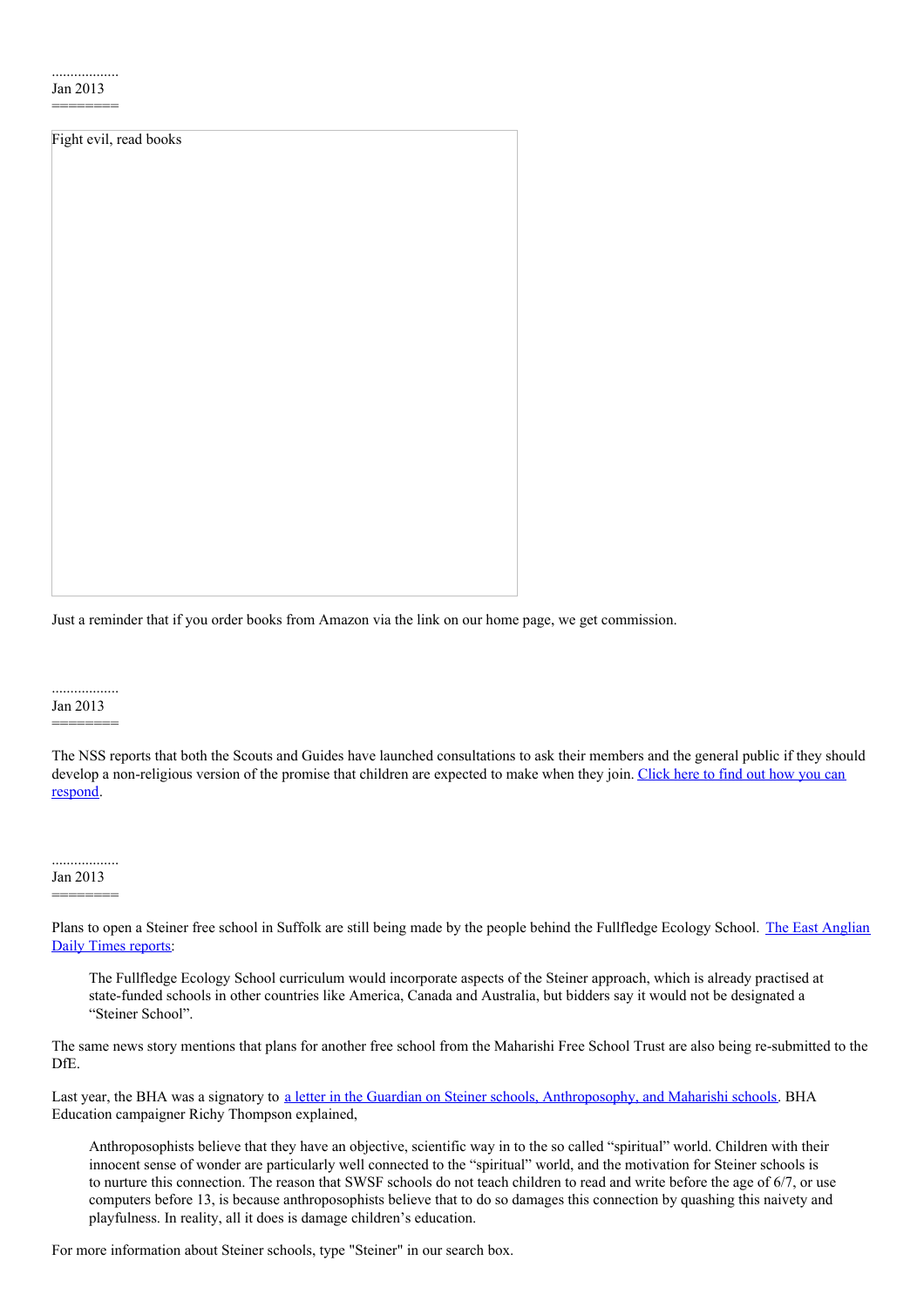#### .................. Jan 2013 ========

========

| Twitter logo | We've changed our Twitter username to @suffolkhands. If you don't already follow us, why not? |
|--------------|-----------------------------------------------------------------------------------------------|
|              |                                                                                               |
|              |                                                                                               |
| Jan 2013     |                                                                                               |

The recent European Court of Human Rights ruling on religious "discrimination" cases was just one of several significant victories. The Daily Mail, among others, reported that BA staff member Nadia Eweida had won her right to wear a crucifix to work, despite the fact that BA had already changed its uniform policy, but made less of the fact that the three other litigants, Chaplin, Ladele and McFarlane, were unsuccessful in claiming that UK courts had discriminated against them on religious grounds.

## **NSS welcomes European Court of Human Rights ruling on 'religious [discrimination'](http://www.secularism.org.uk/news/2013/01/nss-responds-to-the-european-court-of-human-rights-rulings-on-religious-discrimination--cases) cases**

The Home Secretary Theresa May has agreed to accept a House of Lords amendment removing the word "insulting " from Section 5 of the Public Order Act 1986. Section 5 has a low prosecution threshold and there have been prosecutions for ridiculously trivial remarks made in public, such as when a student was arrested for telling a mounted policeman that his horse was gay.

## **[Victory](http://www.secularism.org.uk/news/2013/01/victory-for-free-speech-as-government-accepts-reform-of-section-5) for free speech**

In Scotland, a Catholic adoption agency has been told by the Charity Regulator that if it doesn't lift its ban on applications from gay couples it will lose its charitable status, because it is discriminating against them.

## **Scottish Catholic [adoption](http://www.secularism.org.uk/news/2013/01/scottish-catholic-adoption-agency-ordered-to-comply-with-equality-law) agency ordered to comply with equality law**

The British Humanist Association (BHA) has won its case against the Department for Education (DfE) over its refusal to publish a list of all groups proposing to establish Free Schools. The BHA is concerned that religious organisations, some with very strange ideas, are hoping to exploit Education Secretary Michael Gove's enthusiasm for free schools to gain access to state funds for faith schools, contrary to the DfE's guidelines.

## **Landmark Freedom of [Information](http://humanism.org.uk/2013/01/15/landmark-freedom-of-information-victory-for-bha-vs-department-for-education/) victory for BHA vs Department for Education**

.................. Feb 2013 ========

Death blog banner

A brief introduction to the history of death and funerals in England, and attitudes to the same, by Margaret Nelson, retired celebrant and blogger at Dead Interesting.

We'll be in the seminar room on the first floor of Hadleigh library, on the corner of Duke Street and the High Street, from 2pm. There's ample free parking in the council car park opposite, accessed via Magdalen Road (see map). Tea and cake will be provided. Please let us know if you plan to come, so we can ensure that we have enough.

.................. Feb 2013

========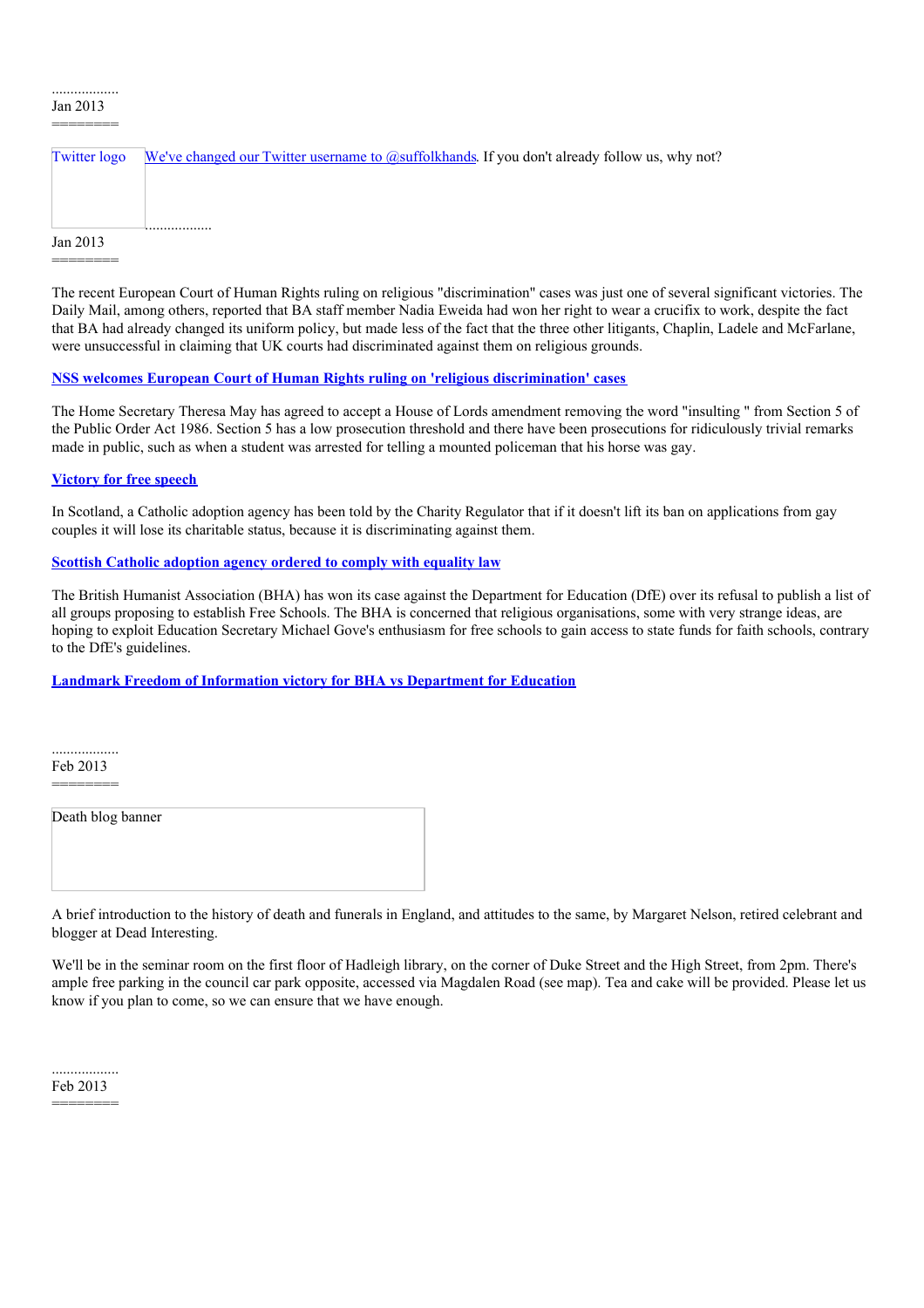Our latest newsletter, with details of meetings between now and May, news and views. Click here to SH&S News February 2013 download it (pdf). Why not share it with [like-minded](http://www.suffolkhands.org.uk/files/1/SH&S%20News%20Feb%202013.pdf) or undecided friends and family?

.................. Feb 2013

========

If you've been asleep or off-planet for the last day or so, you might have missed the news that the Pope's resigned and Catholics everywhere are "shocked". If you weren't asleep, you'll be sick to death of the news coverage and the ruddy awful jokes on Twitter. Anyhow, since it's topical, why not do Christina Martin's Pope quiz to pass the time 'til the next news bulletin?

[Click](http://newhumanist.org.uk/2081/which-pope-am-i) here to start.

.................. Feb 2013 ========

What Darwin discovered

And now evolution, not [creationism,](http://humanism.org.uk/2012/11/30/news-1152/) must be included in the science syllabus of British free schools - a reason to celebrate on the 204th anniversary of the birth of Charles Darwin - Darwin Day.

.................. Feb 2013

========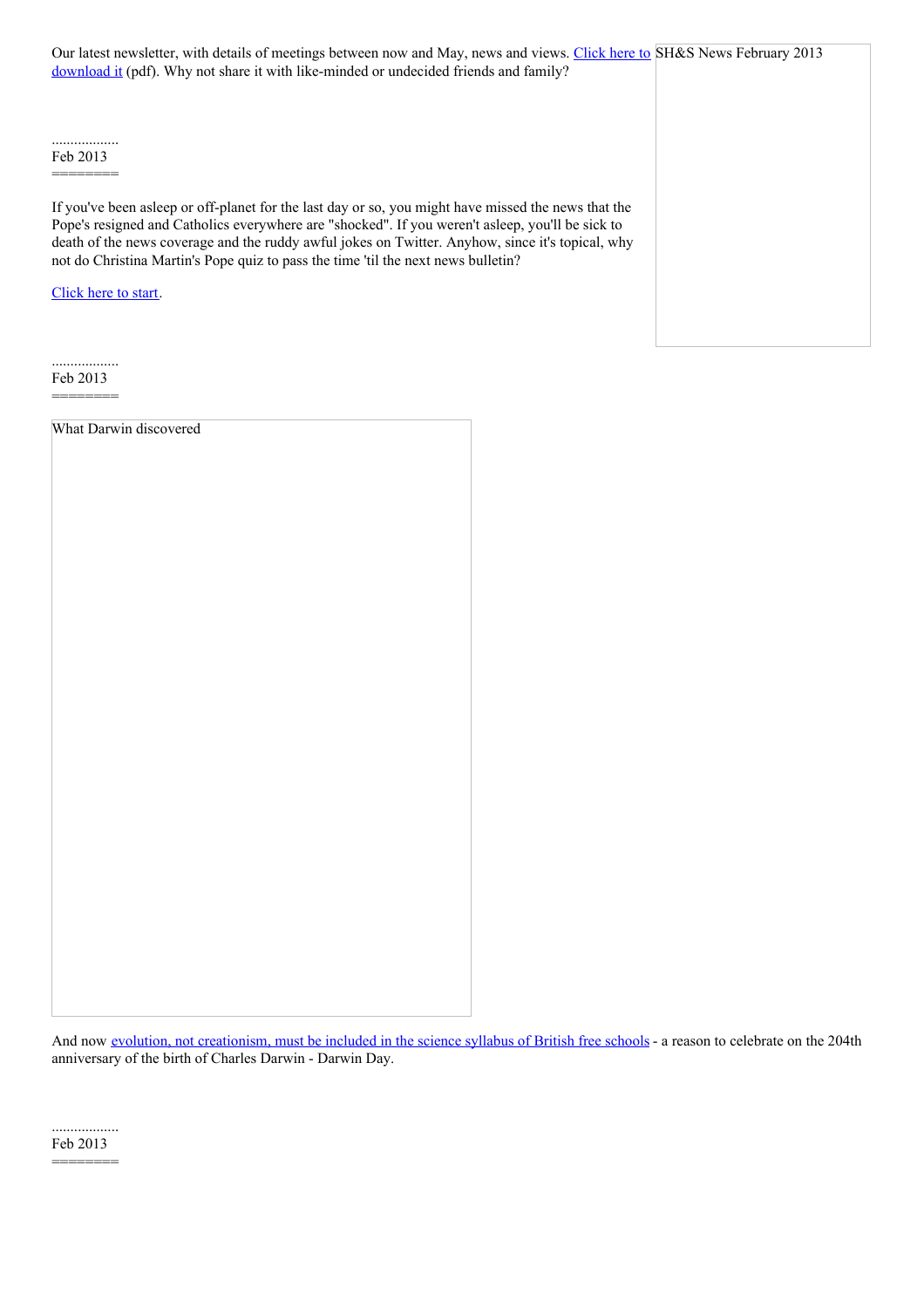

The Rationalist Association is aiming to set up a new online community. Caspar Melville of the RA writes:

We do not think that irrationalism, intolerance, special interests and dogma should go unquestioned or unanswered. We are building a community that can offer questions and better answers. We want to invite you to our own "raising bee". You'll need to register, that is give us your email (and choose a password). That's it. By doing so you become a founder member of the online rationalist community that we are building right here on this website. We then want your help to raise this community. We'll be asking our founder members to help us decide what this community will become and what it stands for.

Want to join now, for nothing? Click here to go to the RA [website](https://rationalist.org.uk/foundermembership/). Click here for more about the [125-year-old](https://rationalist.org.uk/) Rationalist Association.

#### .................. Feb 2013



Yesterday was Darwin Day. It's not officially recognised, yet, though some people here and in America would like it to be. There's even talk of making it a public holiday, in recognition of Darwin and his work. But if 12th February is Darwin Day, the 8th January should be Wallace Day, in recognition of the equally important work done by Alfred Russel Wallace, who worked out the theory of Natural Selection as a young man in Indonesia. He sent his ideas to Charles Darwin, who'd been dithering about publishing his theory of Evolution. The realisation that Wallace could beat him to it prompted Darwin to do something with his ideas, after ten years of procrastination. Both of their papers were read to the Linnean Society in 1858. Since then, Darwin has had most of the credit for the theory of Evolution, while Wallace has been largely forgotten. Now, to help put things right, the Natural History Museum in London has launched Wallace 100 - [Celebrating](http://www.nhm.ac.uk/nature-online/science-of-natural-history/wallace/) Alfred Russel Wallace's Life & Legacy. They have also hung his portrait next to the statue of Darwin in the main hall. About time.

.................. Dec 2013 ========



On 10th December we took part in the annual Celebration of Human Rights organised by the Ipswich UN Association. This year the theme was based upon Article 4 of the Universal [Declaration](http://www.un.org/en/documents/udhr/index.shtml#a4) of Human Rights:

No one shall be held in slavery or servitude; slavery and the slave trade shall be prohibited in all their forms.

The meeting was hosted by the Ipswich Society of Friends (Quakers) at their meeting house in Fonnereau Road, Ipswich. The Mayor of Ipswich, Councillor Hamil Clarke MBE, and his partner, Daisy Weekes, attended and heard contributions from representatives of several of the faiths and beliefs in the area. Although local MPs and other organisations had been invited, the others attending were mainly from religious groups. Rather surprisingly some of the presenters seemed to have misunderstood what Article 4 was all about and instead spoke of people being slaves to alcohol, drugs, etc., which seemed a bit strange. Sue Hewlett and Denis Johnston represented us, as follows: **Denis ---** Slavery has existed ever since man made the change from being a hunter-gatherer to becoming settled in fixed communities. The irony is that slavery was the cornerstone of what we choose to term 'civilisation' and was part and parcel of all the cocalled early civilisations. So much so that it was formally embedded into religious texts and laws. At the core of slavery lies the belief that one group of humanity is in some way inferior to another and should therefore be subordinate. Factors such as skin colour, tribal affiliation, language, gender and religions have all be used to justify this belief. Dehumanisation, treated as a commodity or being bought and sold as 'property', is no longer as prevalent as before and is not legal in any country but let us be clear on one thing; slavery still exists. Slavery today is mainly based upon bonded labour, child labour, sex trafficking, early and forced marriage. Underpinning all of these is debt, poverty and financial control. The vast majority of those enslaved today are those at one end of the global supply chains that provide us with many of the goods that we buy in supermarkets and on the high street. It ranges from the cashew nut industry (20,000 children are engaged in cashew nut processing in India alone) to cotton, cocoa, tea and clothing manufacture. Probably between 10 and 20 million people in the world are enslaved at the present time and the profits generated worldwide are second only to drug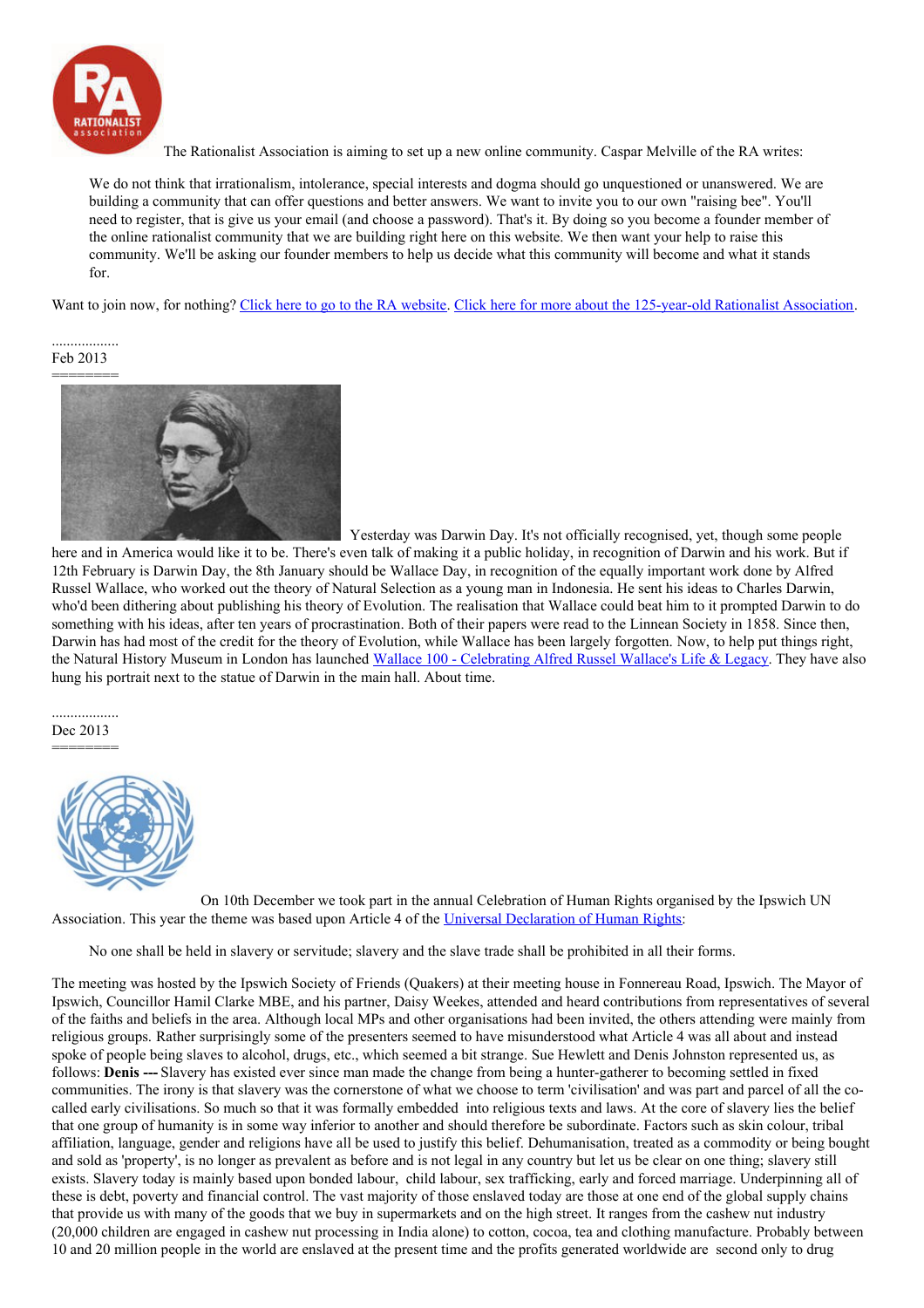trafficking in terms of global criminal enterprises. It means that not only does slavery still exist but we are all part of it. Only by understanding the nature of modern slavery and by acting to eliminate it both at source and by changing our lifestyles can we hope to stop it. **Sue ---** As humanists we hold that all are entitled to basic rights and freedoms based on their shared humanity. Just as it is not acceptable to enslave people using shackles and leg irons, nor is it acceptable to allow the threat of poverty and destitution to lead to exactly that same end. Also, we believe that everyone loses. It's impossible to know how much human potential and talent has been lost because of individual slaves being denied the opportunity to contribute according to their ability. Nobody can examine the history of slavery without being awestruck by how, despite their hardships, despite their suffering, that inner strength that defines our common humanity has not just survived but has even grown within so many of those who spent their lives in slavery. To end I am going to read part of Maya Angelou's [poem](http://www.poemhunter.com/poem/still-i-rise/), Still I Rise. It expresses that inner strength very well. (Click here to read the poem).

#### .................. Mar 2013

========

Red Nose Day

The BBC's bi-annual Red [Nose](http://www.rednoseday.com/) Day broadcast, when "doing something funny for money" videos were [interspersed](http://www.radiotimes.com/news/2013-03-18/rowan-atkinsons-archbishop-of-canterbury-comic-relief-routine-receives-more-than-2000-complaints) with videos about people who need help, in the UK and Africa, included comedian Rowan Atkinson in a dog collar as a faux Archbishop of Canterbury. It's no longer possible to see Rowan's video on the Comic Relief website or on You Tube, thanks to 2,000 complaints from people who found it "offensive". One wonders if those 2,000 people were as irate over the offensive sight of babies in distress in poorly equipped African hospitals, dying from easily preventable diseases like malaria. If not, they should be ashamed of themselves. Hayley [Stevens](http://heresyclub.com/2013/03/the-joke-is-on-you-offended-christians/) has written about this on The Heresy Club website (young atheist, skeptic and freethinking bloggers):

Religion should never be exempt from criticism and ridicule, and for as long as the religious think otherwise, the joke is on them.

This was part of Atkinson's sketch:

Anyway, I hope I'll be able to talk to you more often like this but for now, from all of us in the good old C of E, have a wonderful night, keep on giving, keep on laughing, keep on praying – it doesn't work, but it's a good part of a getting-tosleep routine if you've got insomnia.

There *are* Christians with a sense of humour. They're more likely to win friends and influence people than those who spend all their time being offended. However, I've heard that many young people have been asking how a benevolent god can allow so many babies to die from malaria, which amounts to negative publicity. Red Nose day has raised over £75 million so far.

.................. Mar 2013 ========

The NSS reports that David Cameron had a reception for religious leaders at 10 [Downing](http://www.secularism.org.uk/news/2013/03/prime-minister-still-desperately-trying-to-placate-religious-bodies) Street this week.

He told the religious big-wigs: "This government does care about faith. It does care about the institutions of faith, and it does want you to stand up and oppose aggressive secularisation."

Aggressive secularisation? The PM betrays his ignorance. [There's](http://www.secularism.org.uk/what-is-secularism.html) no such thing, and secularism benefits the religious, though they don't appreciate it.

.................. Mar 2013 ========

> "We don't have to save the world. The world is big enough to look after itself. What we have to be concerned about is whether or not the world we live in will be capable of sustaining us in it." — Douglas Adams, Speech at The University of California.

If Douglas had lived, he'd have been 61 today. This is a speech he made in 2001, only days before his sudden death: http://www.youtube.com/watch?v=\_ZG8HBuDjgc

Nov 2013

========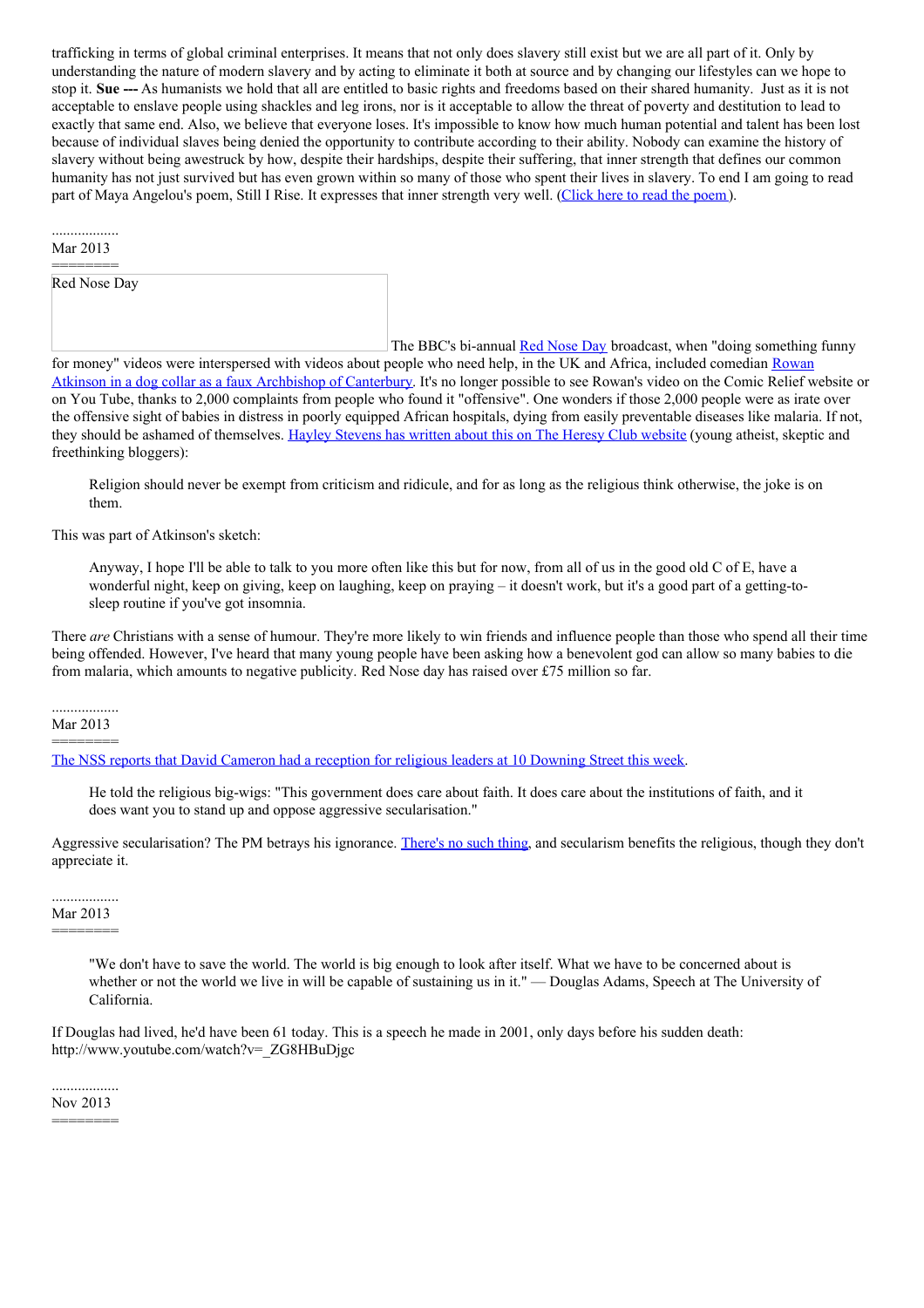

The Rationalist Association's magazine New Humanist has a new editor, Daniel Trilling. When he introduced himself in August, making it clear that he didn't share an anti-religious, hardline atheist point of view, he attracted (predictably) some strong criticism from those who did. In the winter edition of the [magazine](http://rationalist.org.uk/articles/4437/question-everything-our-editors-note-from-the-winter-2013-issue-of-new-humanist) he's written,

As anyone who's ventured online knows, to many people "atheist" has become a badge of identity, and an aggressive, exclusionary one at that. In a country like Britain, where being open about a lack of religious belief puts you in no physical danger, and does not hold back your career, your love life or your liberty, it doesn't require much investment. For some, it's become an easy way to feel smugly superior to the ignorant masses. Worse still, for others, it's been co-opted into a paranoid right-wing project that would have us believe that the West is locked in a Clash of Civilisations with the Muslim world.

#### .................. Jul 2013 ========

If you didn't come to our meeting on 9th July, you didn't miss much. We were going to watch a video of a lecture by physicist Lawrence Krauss, about how everything comes from nothing, but unfortunately Denis's laptop ate it. Instead, he found a video about Charles Darwin's life story. Later, I was surprised to hear someone say that he hadn't realised what Darwin had done, apart from his trip on the Beagle and its consequences. So, as compensation for those who didn't see the Krauss video, and to inform those who didn't know about Darwin's interest in all sorts of things here in England, including barnacles and pigeons, as well as the things he saw on the Galapagos Islands, here's one of Krauss's lectures and a link to a site that'll tell you all about Darwin. OK? Don't thank me now... **Click here for Darwin online**, "The world's largest and most widely used resource on Charles [Darwin".](http://darwin-online.org.uk/)

#### .................. Jul 2013

# ========

Michael Gove is the worst education secretary we've had for some time - perhaps all time. I'm not being party political, as I don't think much of Labour's record either - specialist schools and academies were their bright ideas, leading to the gradual, now accelerating, destruction of the state system under local authority control. Since Gove took over at the Department for Education, he's introduced one crazy idea after another, including free schools (see my posts about the [Fullfledge](http://www.suffolkhands.org.uk/search/node/Fullfledge%20Ecology%20School) Ecology School). This isn't just my opinion; Gove is deeply unpopular with education professionals and the teachers' unions too. Michael's latest lunatic plan is to hand over secular community schools to the Church of England. The NSS [reports](http://www.secularism.org.uk/news/2013/07/church-to-take-over-thousands-of-community-schools) that he's said,

I want the Church to recover the spirit which infused its educational mission in Victorian times and support more new schools — especially academies and free schools — to bring educational excellence to the nation's poorest children.

Does Michael Gove pay any attention to opinion polls, which show that a majority disapprove of faith schools, or to the church's diminishing congregations, or the evidence for the divisions in society caused by segregated education? He's certainly ignorant of history. There's no evident clamour for more religion in education; quite the opposite. It's true that the Church of England was the main provider of education for the poor during Victoria's reign. I spoke about this, and the issue in [general,](http://www.suffolkhands.org.uk/node/65) in 2005.

We've already got a lot of faith schools – Anglican and Catholic – for historical reasons. We have an established church, which has had considerable influence. In the first third of the nineteenth century, voluntary church societies developed a national system of elementary schools. The Elementary Education Act of 1870 created a compromise between the church, which wanted to extend its influence, and radicals like Jeremy Bentham, who wanted a totally secular system. Voluntary schools continued with grants-in-aid, while local school boards ran state schools.